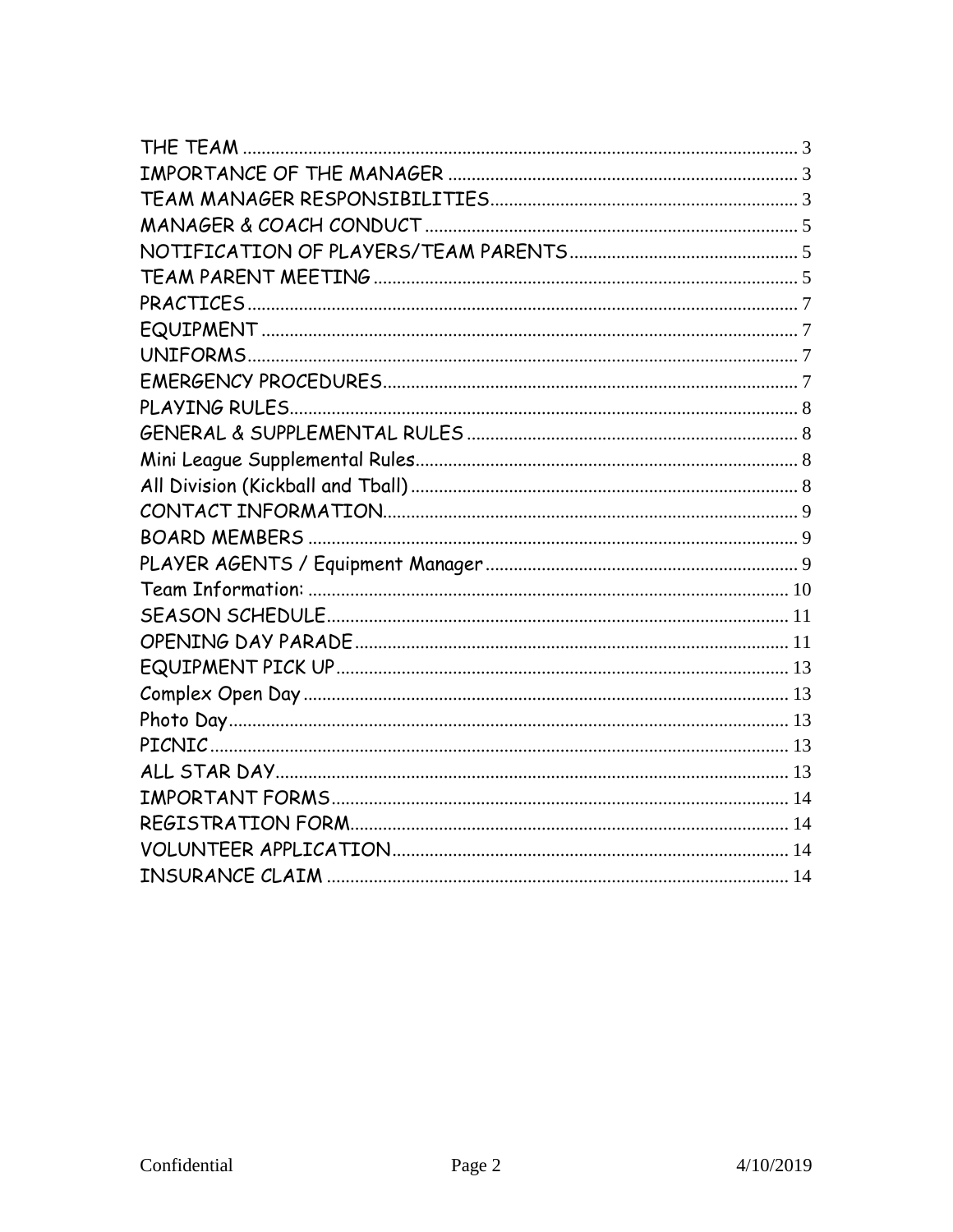# <span id="page-2-0"></span>**THE TEAM**

## <span id="page-2-1"></span>*IMPORTANCE OF THE MANAGER*

This section is included in this manual to assist new managers and to establish guidelines for the existing managers of Mini League. It is highly recommended that first year managers consult with returning managers in the Mini League, as these individuals have been involved with the league for a number of years. Returning managers are encouraged to aid new managers by advising them in areas when they request assistance.

The Mini League Manager is probably the most important factor in determining whether a player has a successful experience. Everyone is aware of the potential benefits that can be earned by players who participate in Kickball and Tee Ball.

### <span id="page-2-2"></span>*TEAM MANAGER RESPONSIBILITIES*

- 1. All Managers, Coaches and Volunteers must complete a volunteer application as per Little League International Guidelines. See Page 14 for more information
- 2. All Managers will have a complete understanding of the rule of Mini League play as set forth in the official regulations and playing rules set forth in this section and the Official Mini League rulebook.
- 3. All Managers will be responsible for maintaining discipline both on the field and among the spectators, and will encourage good sportsmanship at all times. Harassment from one team or spectator(s) toward another team or player will not be allowed.
- 4. Managers will allow no one in the dugout during the game except team members one bench coach and two field coaches. Players shall remain in the dugout unless participating in the game.
- 5. Without exception, all managers will inspect and make certain that all players wear and use protective gear as prescribed in the Official Mini League rulebook for the current year.
- 6. Managers, along with all others in the dugout, will refrain from using tobacco in any form. No manager or coach shall be under the influence of intoxicants or use profanity or conduct himself or herself in any manner detrimental to EMML while acting in this capacity.
- 7. All managers are responsible during the game to see that bats, helmets, balls, and loose equipment are kept off the playing field and properly placed in the dugout.
- 8. Each Manager will have a minimum of four (4) eligible players ready to play at the scheduled starting time.
- 9. All Managers and coaches will be responsible for attending all pre-season clinics and meetings and any other periodic meetings called during the season. Attendance is based on the sign in log distributed at the beginning of every meeting.
- 10. Managers and Coaches are expressly prohibited from: cursing in front of players or spectators; man-handling any player; being overly critical of a player in front of his teammates, or violating any official Mini League Rule.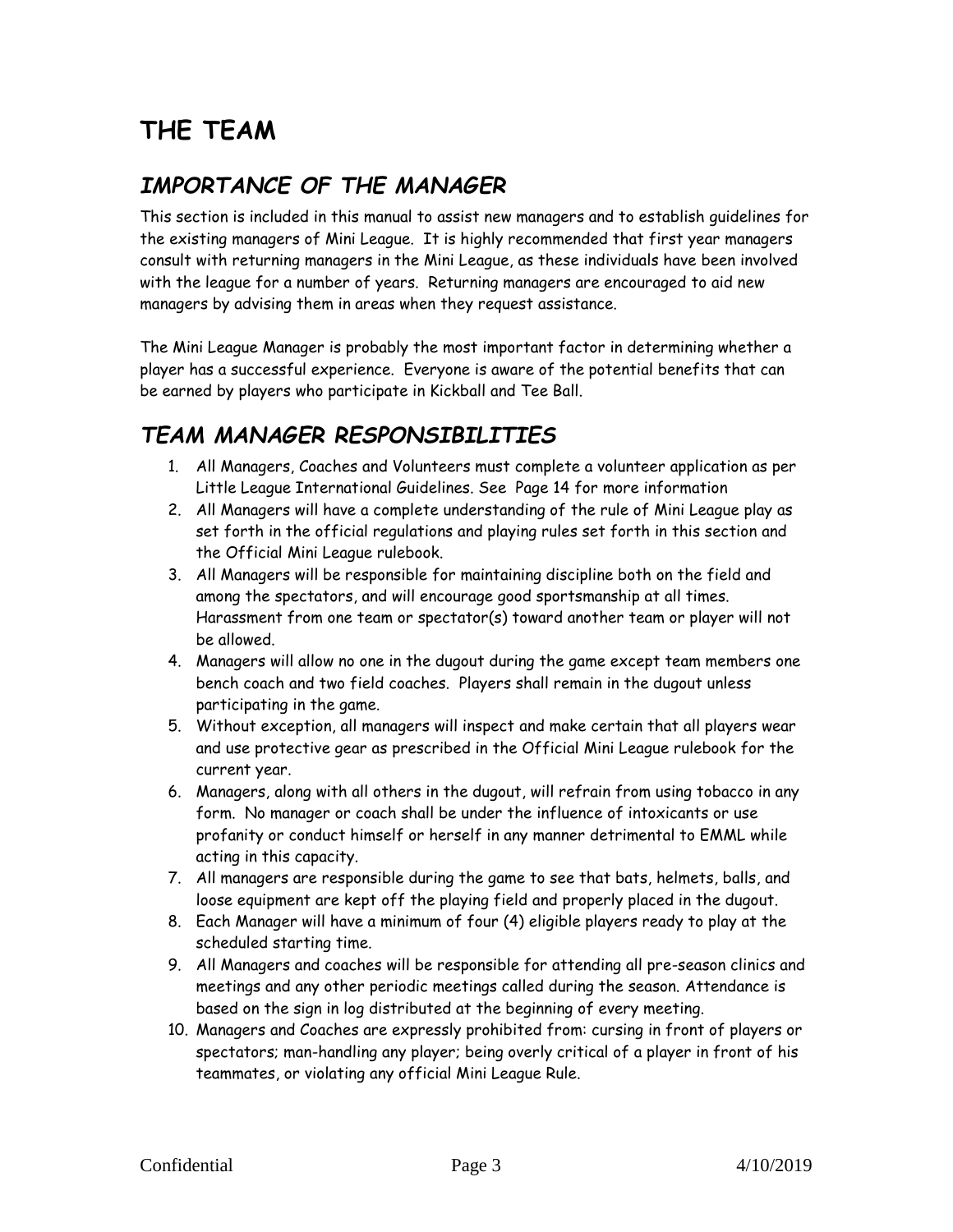- 11. Penalty for violating any EMML or local rules is described as follows:
	- a. First Offense: The offending party will be warned in writing by the League President and/or suspended at the discretion of the Board.
	- b. Second Offense: The offending party will be given a hearing before the Board and informed, in writing, of their penalty. Penalties can include suspension for one or more games up to the entire season or from EMML entirely.
- 12. Managers must have a definite pre-announced start and stop time for practices and follow this schedule closely. **They need to inform parents that drop offs of their children is prohibited**, parents must remain at the practice location and be available 10 minutes before the practice begins. Also, Managers are expected to finish practice by the pre-announced time. Courtesy is a two-way street.
- 13. Managers are responsible to make sure that all players are headed for home with a parent or guardian. Under no circumstances is the Manager to leave the practice area while a player is left alone.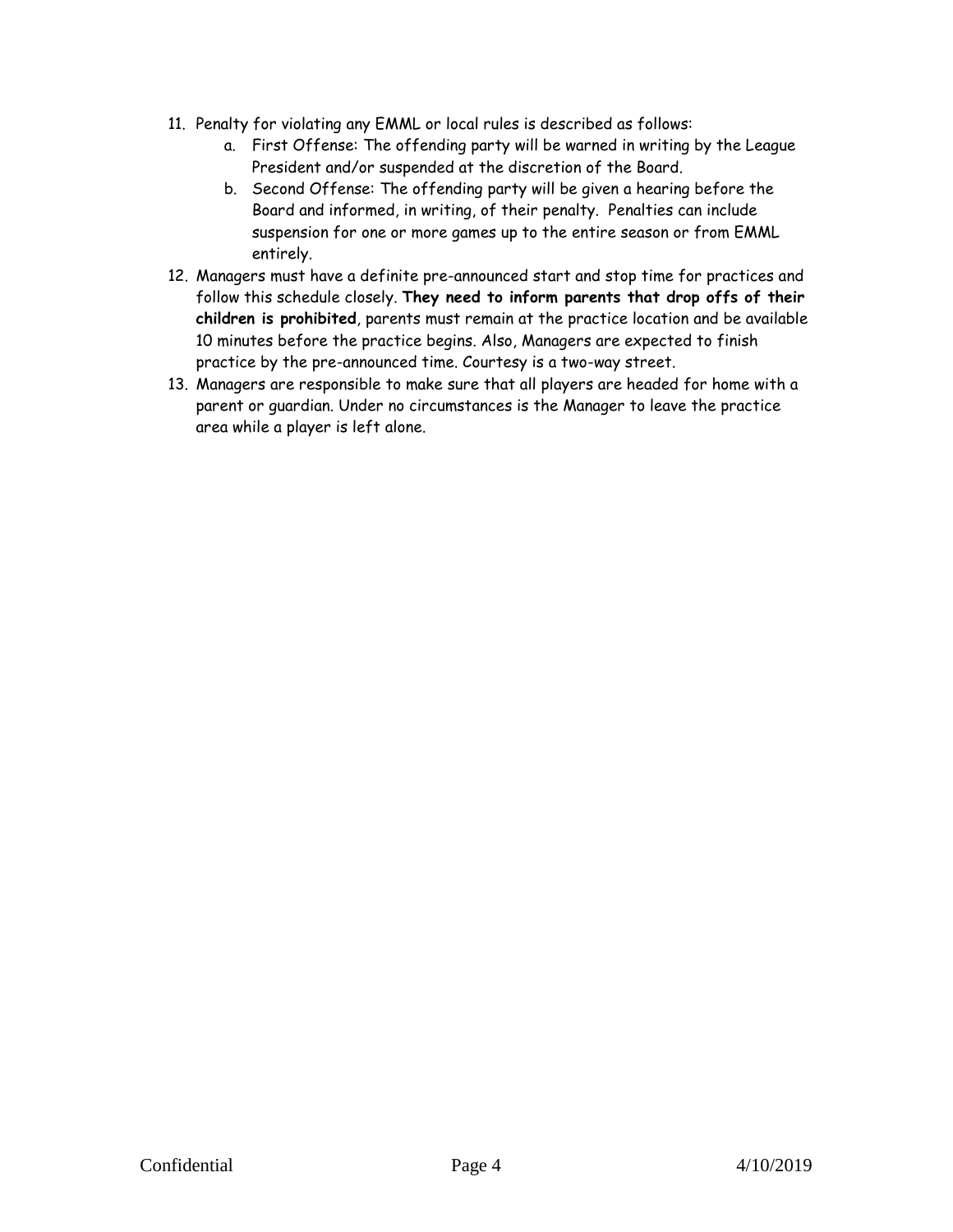## <span id="page-4-0"></span>*MANAGER & COACH CONDUCT*

The men and women who manage Mini League Teams are almost always people of outstanding character. They reflect the following characteristics:

- 1. Reflects an understanding of the team's age group.
- 2. Is aware that they are an example to the players on their team.
- 3. Demonstrates that they have an understanding of the philosophy of TBall and Kickball.
- 4. Instills in their players a respect for the authority of adult leaders in the League.
- 5. Exercises their leadership role, but leaves the ballgame in the hands of the players.
- 6. Follows Mini League rules and helps each player participate.
- 7. Encourages their players at every opportunity.
- 8. Instills a desire to win and to improve, striving to impart as much knowledge as possible to each player.
- 9. Encourages good health habits, good grooming, and care of uniforms.
- 10. Is instrumental in shaping acceptable behavior
- 11. Knows the playing rules and regulations of Mini League and is able to interpret them correctly. Plays by the rules and adheres to their intent, instilling in their players a respect for the rules of the game.
- 12. Managers are required to be at games 30 minutes prior to start to inspect field condition.
- 13. Has knowledge of first aid and safety. Mangers must maintain a First Aid Kit for the team.

## <span id="page-4-1"></span>*NOTIFICATION OF PLAYERS/TEAM PARENTS*

The Manager should notify all players of their selection to a team, within 48 hours of the receiving roster. Selection to a team is a moment of great anticipation to a player and occasionally to his parents. This is very important for managers.

## <span id="page-4-2"></span>*TEAM PARENT MEETING*

Each Manager will hold a team meeting with the parents of the players on his team. This meeting should be held as reasonably possible. The purpose of this meeting is to get acquainted with the parents and to let them know what is expected of them and the players. To provide them with information about our League and the events planned by the League during the coming year. Suggestions for a successful team parent meeting are presented below (be prepared with notes and an agenda):

1. Introduce yourself, your Coaches, and your backgrounds.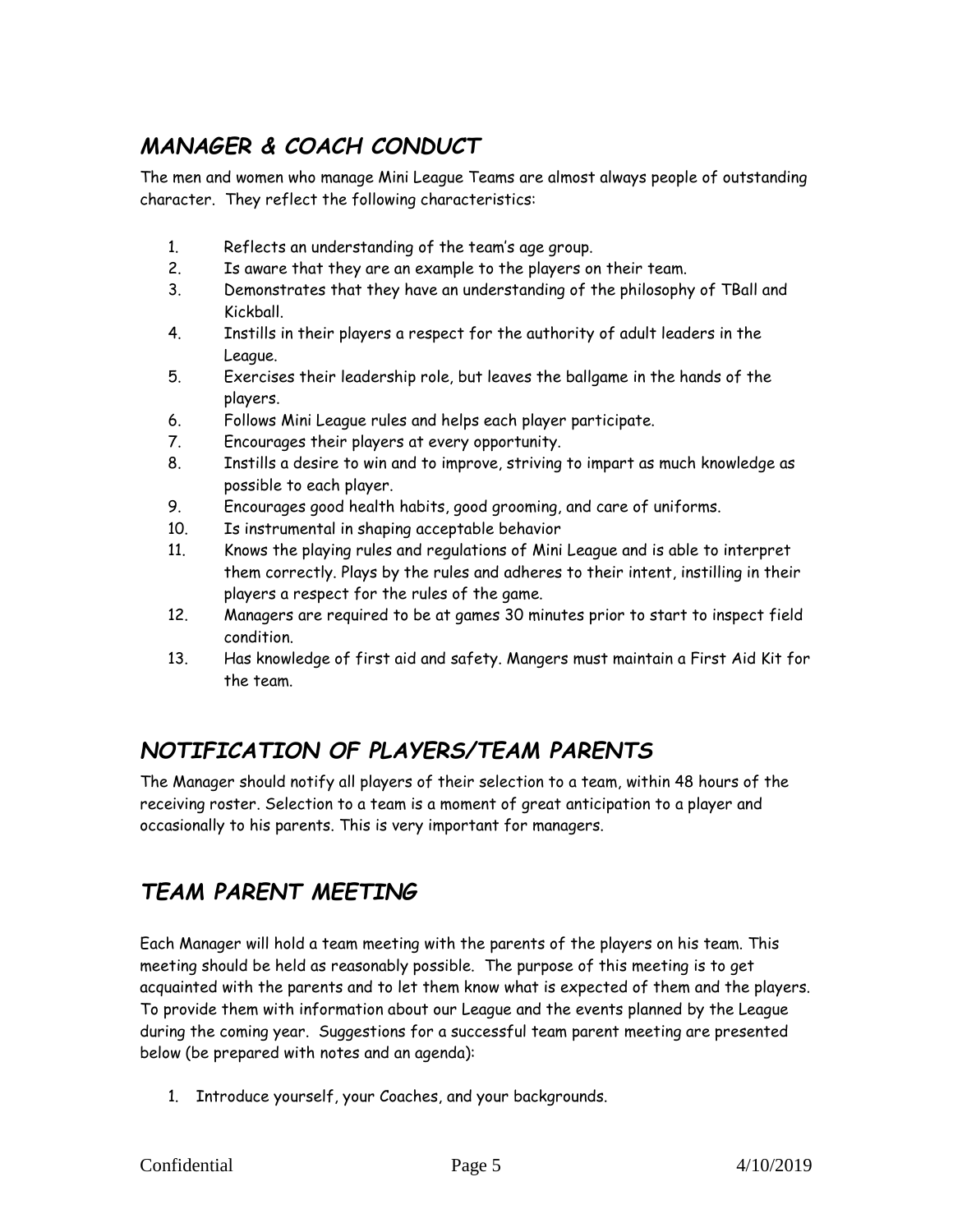- 2. Have a copy of the team roster for every child with you and your Coach's phone numbers and each player's phone number and parent's name.
- 3. Present practice locations and start and finish times. Point out that the Manager is required to never leave the practice area until all of his players are picked up. Make sure the parents are aware of what you will do when they are late. Stress the importance of attending all practices.
- 4. Explain rules to all parents and encourage parents to review the rules with the players.
- 5. Explain and discuss parent and player conduct.
- 6. Equipment needed for practices: Gloves, shoes, hats, long pants, helmets, and other safety equipment such as a protective cup or chest protector. Require clean and complete uniforms for every game. Often parents will have questions regarding equipment. Here are responses that can be provided to parents:
	- Bats (T-Ball): Bats are provided by the team. However, if you choose to purchase your own bat, it must have the "T Ball" and USA logos on it.
	- · Gloves (T-Ball): Each player should supply their own glove. Most kids will fit in a 9" to 10".
	- Helmets (T-Ball): Helmets are provided by the team. However, many parents choose to obtain their own. Face mask is optional.
	- · Cleats (T-Ball & Kickball): Cleats are not recommended.
	- Cup (T-Ball): Not required. Use your own discretion.
	- Write your child's last name with permanent marker on ALL equipment.
- 7. Recruit Team Parent, Snack Parents, etc. **GET PARENTS INVOLVED**.
- 8. Explain the use of the website and SIPlay App for team information, rainouts and league updates.
- 9. Question and answer period.

If you have done this properly, this meeting will get you off to a great start with your kids and their parents. If you look prepared, they will respect you and go along with your plans.

The following material goes into a little more detail on some of the subjects to be discussed at the team meeting:

- 1. Mini League is a parent supported and directed organization and the parents are expected to volunteer full cooperation when called upon to assist. Functions and positions requiring parent assistance include Coaches, Team Parents, Scorekeepers, Field Maintenance and cleanup, and Board of Directors assignment. Parents are invited and encouraged to attend League Meetings.
- 2. A Team Parent (probably the most important person after the Manager and Coaches - good teams have great team parents) helps the Manager with phone duties and snack schedules.
- 3. The conduct of parents, when in contact with Managers, Coaches, and players shall be that of a responsible adult above reproach at all times. Problems between Managers and parents shall be discussed away from players, preferably away from the ball field. Parents should remember that no one is perfect and that almost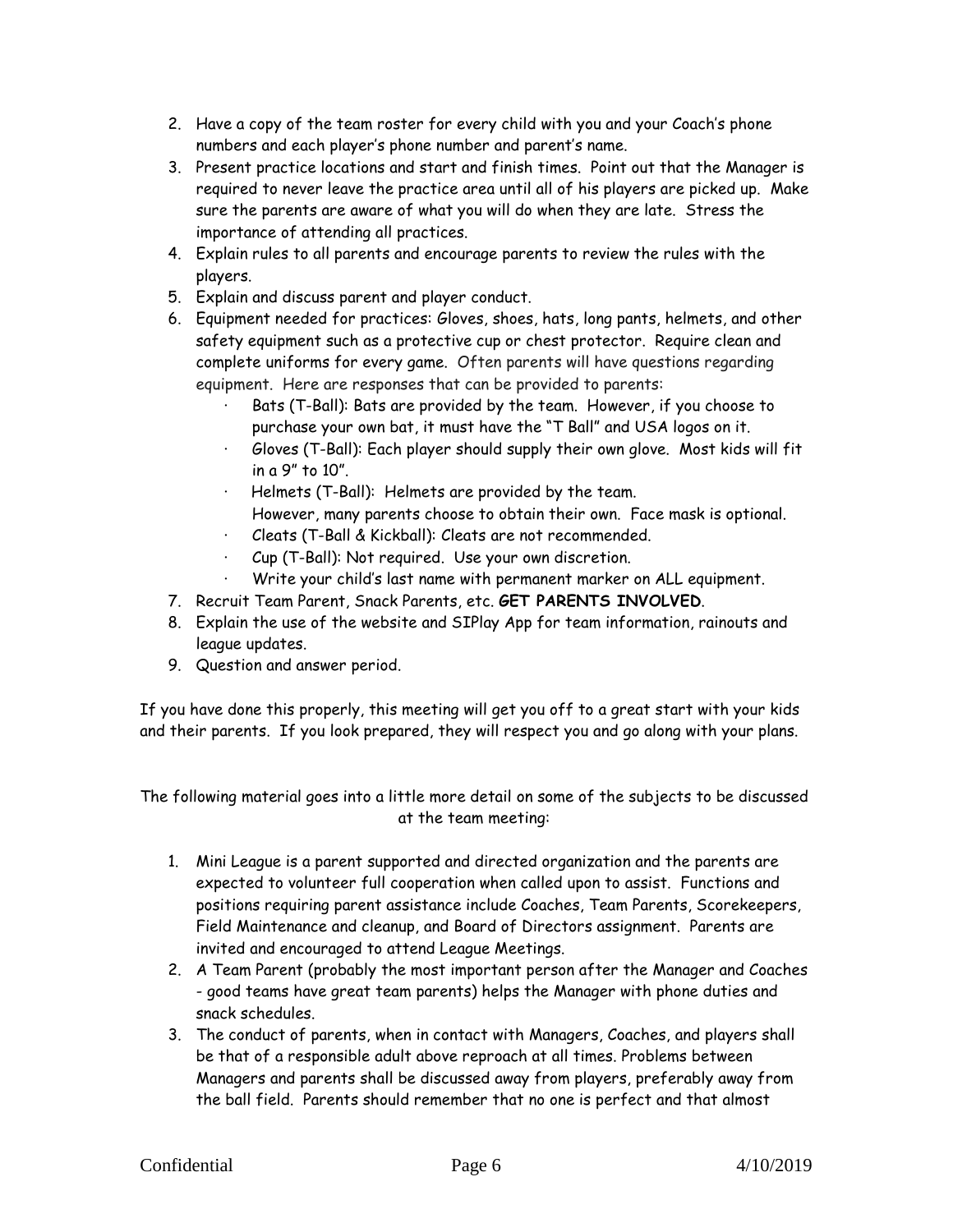everyone is an unpaid volunteer who is trying their best to help the children. Parents should be reminded of the importance that children need encouragement, not criticism and that they should congratulate all players, and above all, they should enjoy the game and the children striving.

## <span id="page-6-0"></span>*PRACTICES*

Practice is where the player acquires and develops the fundamental skills. Games are nothing more than demonstrations of the learned skills. Managers should continue practices right up to the end of the season. Running effective practices is a real art and the Managers need to try to improve their skills at every opportunity.

## <span id="page-6-1"></span>*EQUIPMENT*

Equipment will be issued to the Managers, who will be responsible for its return at the end of the season. Managers will be asked to sign for all equipment issued by the Equipment Manager. Equipment that is broken or damaged during the season must be repaired or exchanged with the Equipment Manager. Damaged safety equipment such as batting helmets shall not be used. Do not leave ice packs in the bottom of the equipment bag or they will break open, eat out the bottom of the bag, and destroy any equipment, including your car that it comes in contact with. The liquid in the bag is more than a little bit caustic. Never apply a leaking ice pack to a player's skin.

## <span id="page-6-2"></span>*UNIFORMS*

Uniforms will be issued to all registered players. The uniforms will consist of the following: For Tball Intramural Hat, Shirt, Pants, & Socks, For Kickball: Intramural Hat & Shirt. These are for the child to keep. Uniforms are expected to be clean before each game. EMLL will furnish all of the above for the players to keep. Each Child is expected to be in uniform for each game.

### <span id="page-6-3"></span>*EMERGENCY PROCEDURES*

- 1. In the event of accident or injury:
	- a. Use available first aid and secure medical assistance as quickly as possible. First Aid Kits should be maintained by the Manager.
	- b. Secure the assistance of the East Meadow Fire Department 542-0576 or call 911.
	- c. Notify a member of the Board. (The President, Vice President or Player Agent & Safety Officer.)
	- d. Complete the necessary accident Claim Report (Forms found at the snack stand)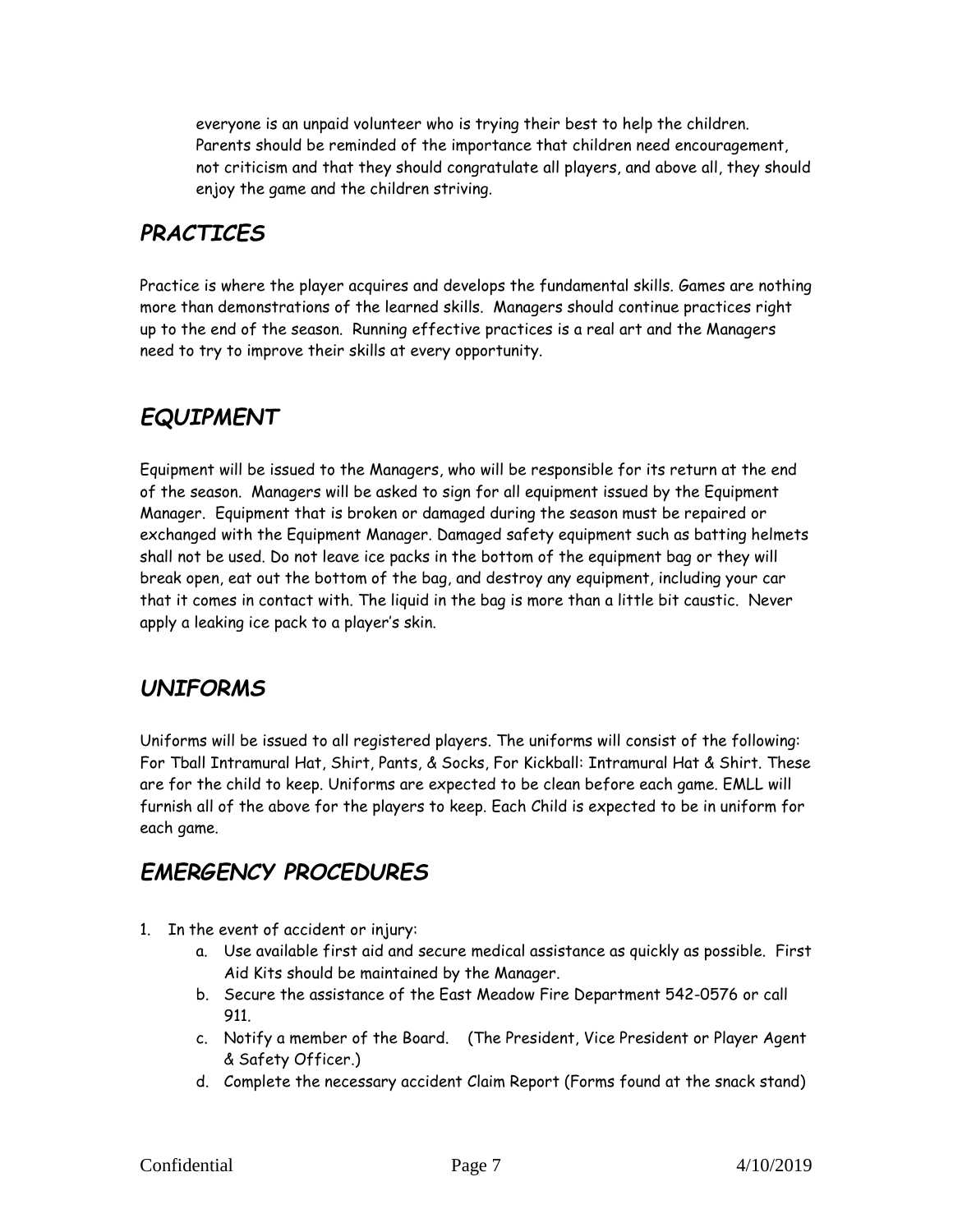# <span id="page-7-0"></span>**PLAYING RULES**

<span id="page-7-2"></span>Г

## <span id="page-7-1"></span>*GENERAL & SUPPLEMENTAL RULES*

<span id="page-7-3"></span>

| Mini League Supplemental Rules<br>All Division (Kickball and Tball) |                                                                                                                                                                                                        |  |  |  |
|---------------------------------------------------------------------|--------------------------------------------------------------------------------------------------------------------------------------------------------------------------------------------------------|--|--|--|
|                                                                     |                                                                                                                                                                                                        |  |  |  |
| $\overline{c}$                                                      | Rainout information will be available on the website                                                                                                                                                   |  |  |  |
| 3                                                                   | A game can be played with minimum of 4 players.                                                                                                                                                        |  |  |  |
| $\overline{\mathbf{4}}$                                             | Each game is 1 hour with players arriving within 15 minutes of start time.                                                                                                                             |  |  |  |
| 5                                                                   | Kickball games will consist of a minimum of 3 innings. Tball games will consist of a<br>minimum 4 innings. Last inning of play should only start with 15 minutes remaining.                            |  |  |  |
| 6                                                                   | All players should be in full uniform; shirt must be tucked into pants. An intramural hat<br>and shirt must be worn on the field.                                                                      |  |  |  |
| 7                                                                   | All players showed be rotated each inning in the batter order to allow the last batter to<br>be the home run hitter.                                                                                   |  |  |  |
| 8                                                                   | All fielders such be rotated each inning to learn the defensive positions.                                                                                                                             |  |  |  |
| 9                                                                   | All batters and base runners must wear a batting helmet. Exception for kickball, no<br>helmet required.                                                                                                |  |  |  |
| 10                                                                  | TBall Only: Coach Pitch can begin after the completion of 5 games. 5 Pitches can be<br>thrown before the player must hit from the hitting T.                                                           |  |  |  |
| 11                                                                  | A) Intentionally Thrown Equipment: The offending team will receive a warning from the<br>opposing Manager at the time of the infraction. A second infraction will cause the<br>removal of that player. |  |  |  |
| 12                                                                  | B) Unintentionally Thrown Equipment: The offending team will receive a warning from<br>the opposing Manager at the time of the infraction.                                                             |  |  |  |
| 13                                                                  | Players should be called out to enforce the rules of the game but given positive<br>reinforcement for doing a great job.                                                                               |  |  |  |
|                                                                     |                                                                                                                                                                                                        |  |  |  |

┑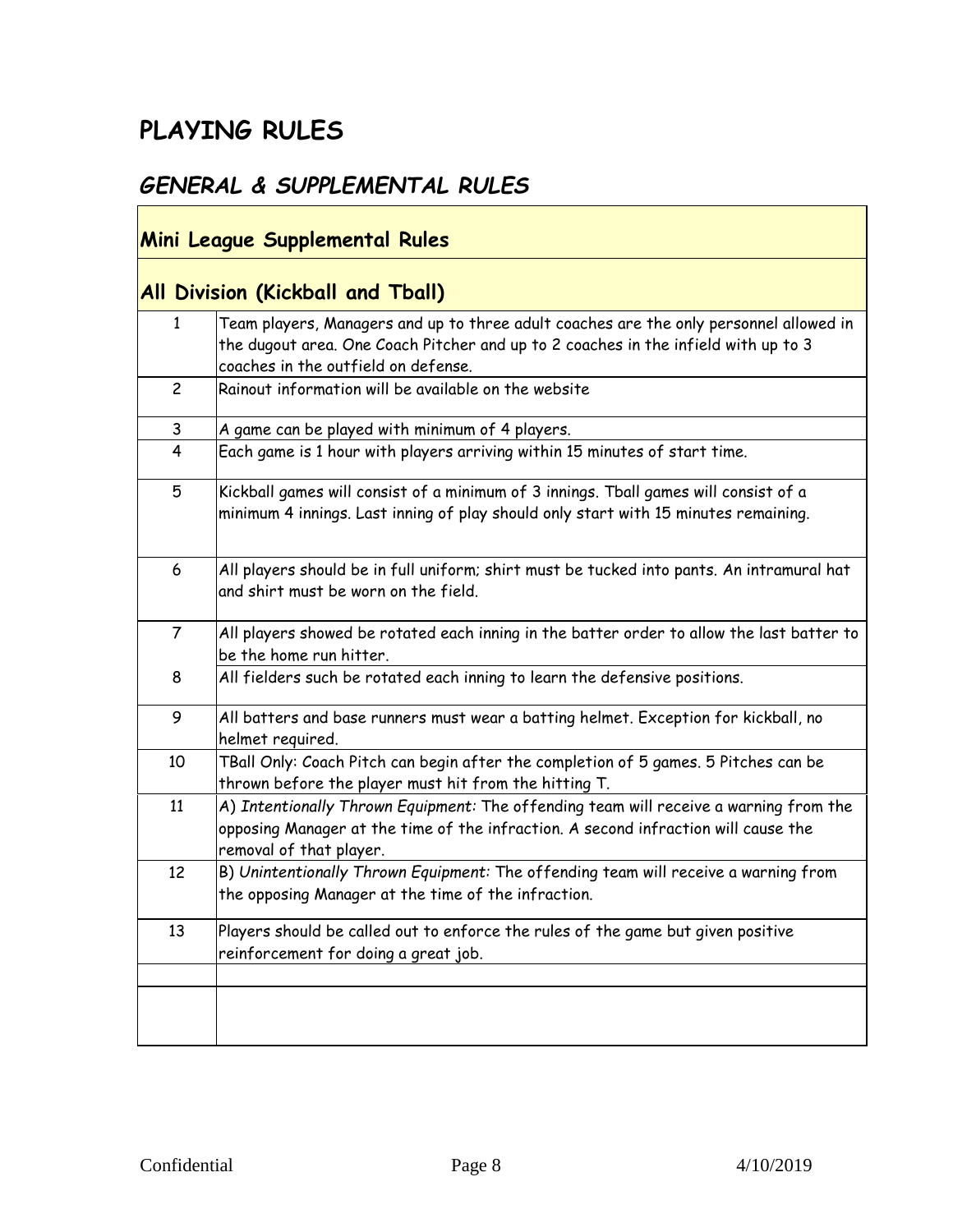# <span id="page-8-0"></span>**CONTACT INFORMATION**

## <span id="page-8-1"></span>*BOARD MEMBERS*

| <b>Title</b>      | <b>Name</b>   | <b>Email address</b> |
|-------------------|---------------|----------------------|
| President         | Jeremy Webman | jeremyw@embsa.net    |
| Vice<br>President | Steve Lima    | stevelima@embsa.net  |
| <b>Director</b>   | Dino Komis    | Dikrdh@msn.com       |
| <b>Director</b>   | Mike Dantuono | dantuonom2@gmail.com |
| Director          | Paul Weir     | paul@embsa.net       |
| Director          |               |                      |
| Director          |               |                      |

## <span id="page-8-2"></span>*PLAYER AGENTS / Equipment Manager*

|                      | <b>Name</b>   | <b>Email address</b> |
|----------------------|---------------|----------------------|
| Thall                | Mike Dantuono | dantuonom2@gmail.com |
| Kickball             | Steve Lima    | stevelima@embsa.net  |
| Thall                | Mike Dantuono | dantuonom2@gmail.com |
| Equipment<br>Manager | Dino Komis    | Dikrdh@msn.com       |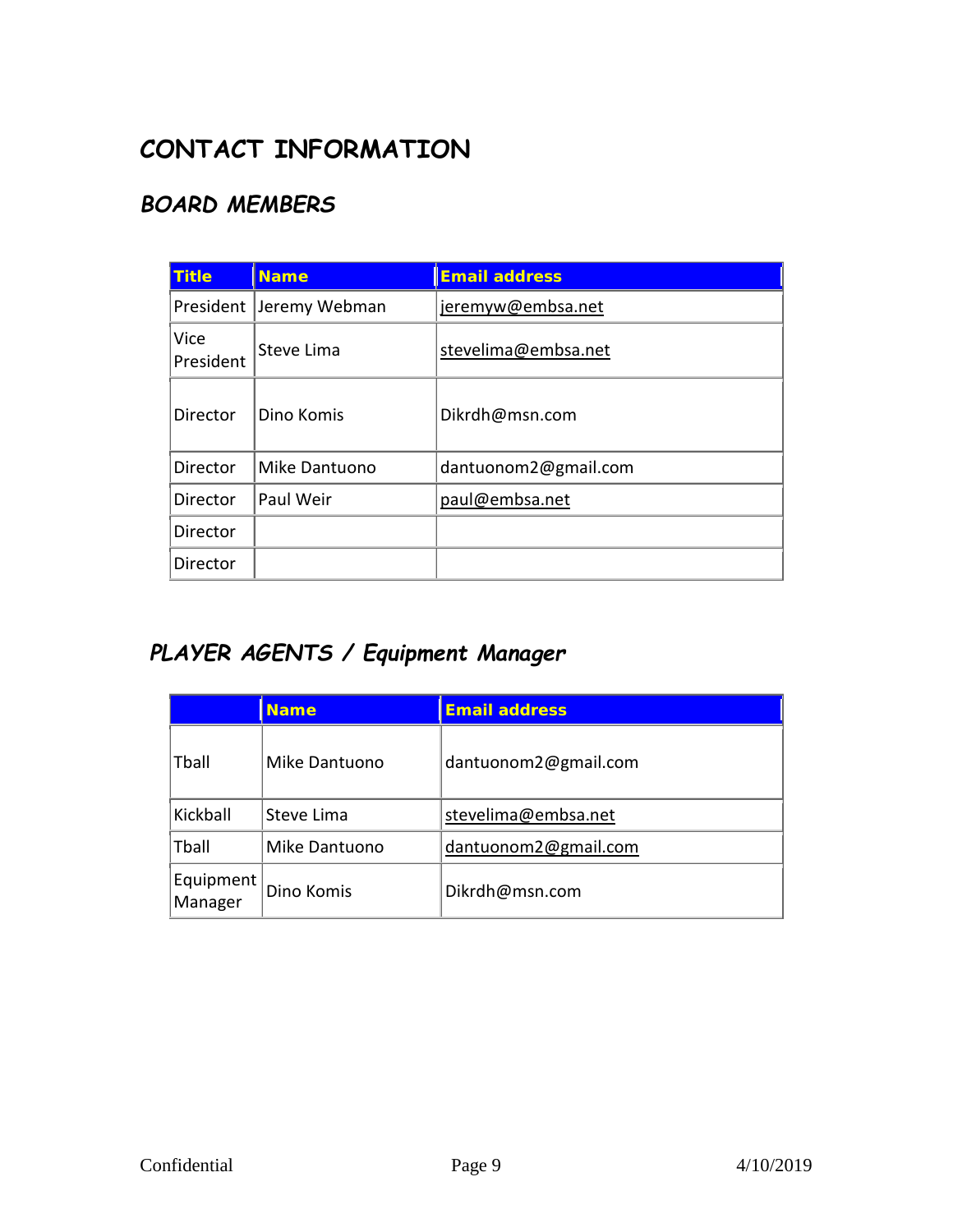# <span id="page-9-0"></span>**Team Information: EM Mini League Spring 2019 Teams**

#### **Kickball**

| Team#           | Manager/Sponsor                      |
|-----------------|--------------------------------------|
|                 |                                      |
| KB1             | McKenna Powell Coral House           |
| KB <sub>2</sub> | Lamaitis                             |
| KB3             | Rinella/Elsheemy, Sarah Beth Academy |
|                 |                                      |
| KB4             | None                                 |
| KB5             | DeCampi                              |
| KB6             | Hohl                                 |
| KB7             | Chohan, Krug Team Real Estate        |
| KB <sub>8</sub> | Geraghty                             |

#### **TBall**

| Team#             | <b>Manager/Sponsor</b>                      |
|-------------------|---------------------------------------------|
|                   |                                             |
| T <sub>101</sub>  | Roccaro (Big Chief School & Camp)           |
| T <sub>1</sub> 02 | Dantuono (Apollo Diner)                     |
| T <sub>103</sub>  | Facendola (Frantoni's Pizza)                |
| T104              | Tauber (Merrick Woods)                      |
| T <sub>105</sub>  | Smith/Olson (Garden Social)                 |
| T <sub>106</sub>  | Brush (21Dr. Zaso)                          |
| T <sub>107</sub>  | Lindow (Angelo's Pizza)                     |
| T <sub>108</sub>  | McKenna / Morosoff (Krug Team)              |
| T <sub>109</sub>  | Fitzgerald (Century 21)                     |
| T110              | <b>Negron (Greater Smiles Orthodontics)</b> |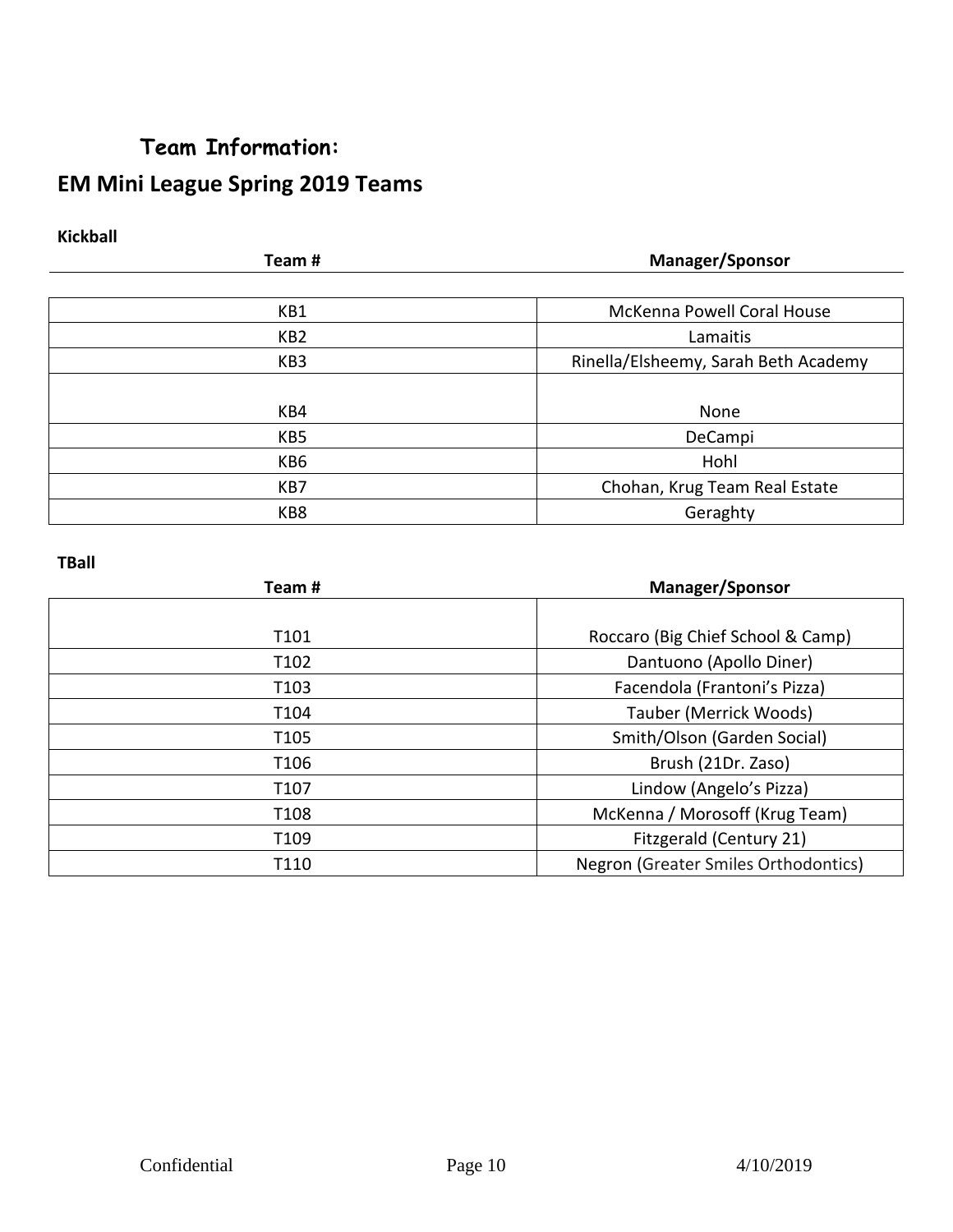## <span id="page-10-0"></span>*SEASON SCHEDULE*

Season Begins April, 2019 – see schedule for various times

## <span id="page-10-1"></span>*OPENING DAY PARADE*

When: Saturday, 4/27/19 at 9:00 am.

Where:

Starts at Prospect Park pool.

Head East on Prospect Ave.

Make a left onto East Meadow Ave. Continue on East Meadow Ave until Front St.

Make a left onto Front St. Continue on Front St. until Merrick Ave. Make a right onto Merrick Ave.

Make a left into the senior living complex. Continue towards the Complex crossing over Glenn Curtis Blvd. and through the parking lot.

Arrive at the Complex.

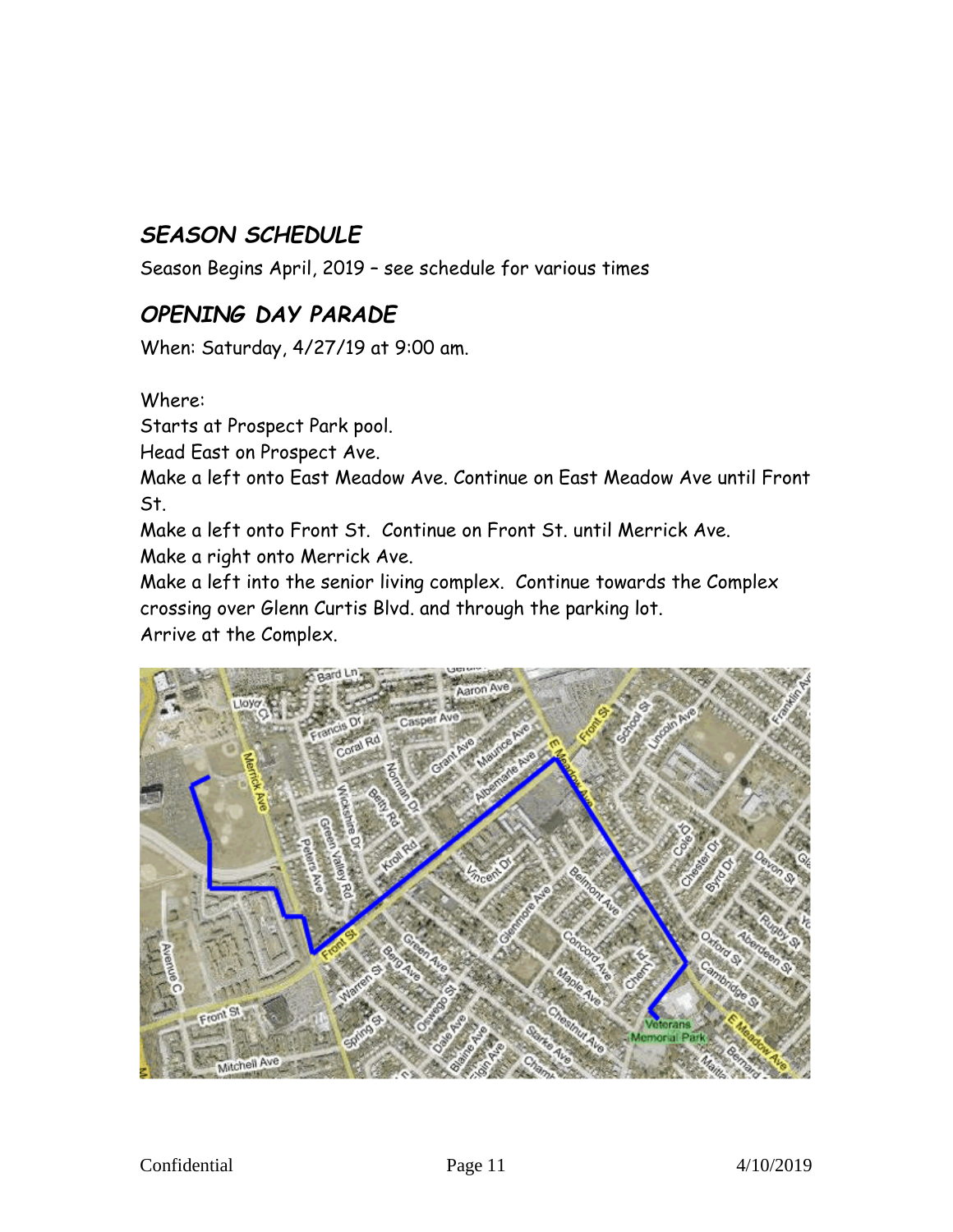How: Team Line ups will be determined at a later date…… be sure to ask your Player Agent prior to the parade.



What: After the Parade we stay at the Complex for some words from our many helpful politicians and enjoy the many fundraiser activities for the League.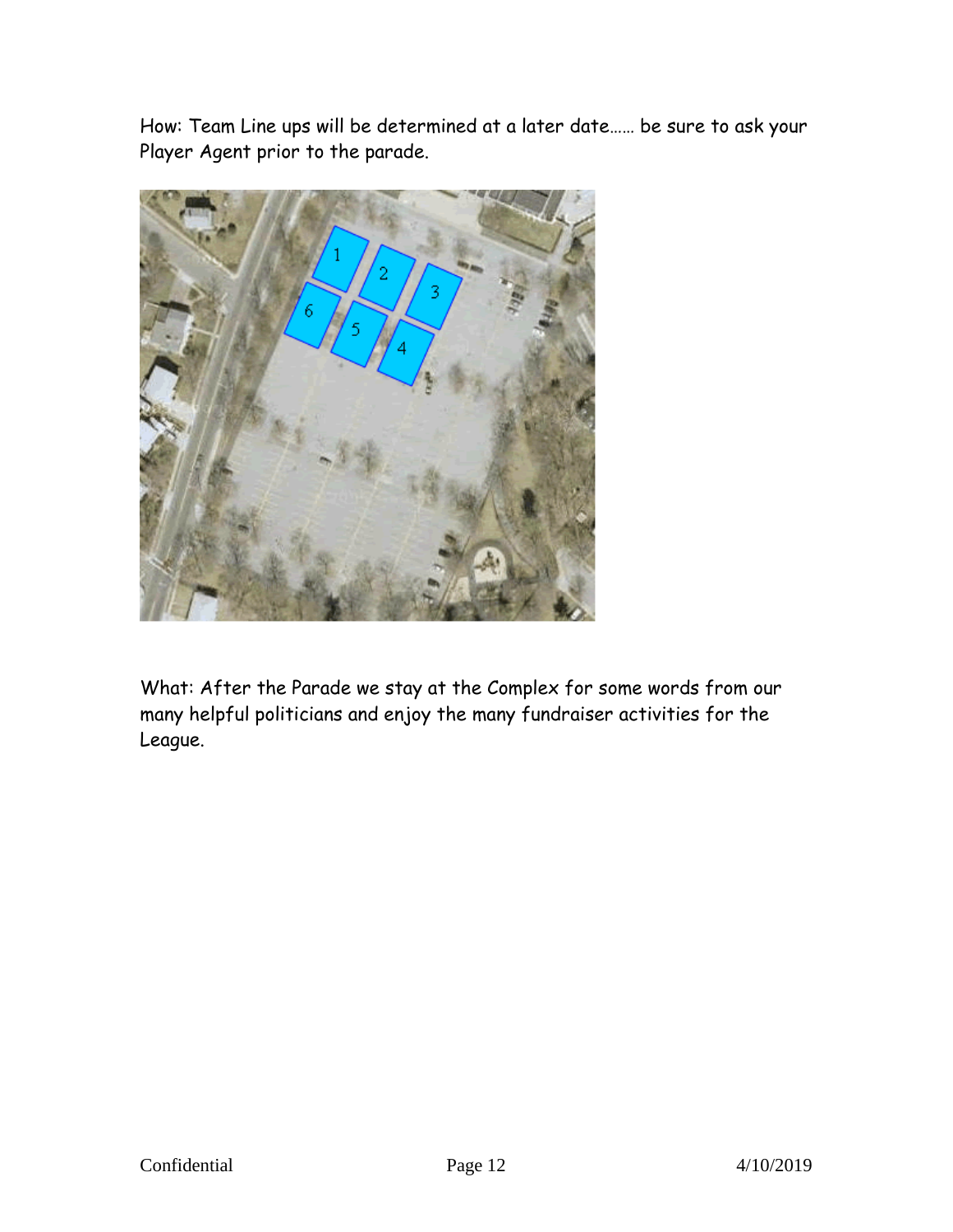## <span id="page-12-0"></span>*EQUIPMENT PICK UP*

Equipment pick up will take place at the Complex – date to be determined by the Equipment Manager.

# <span id="page-12-1"></span>*Complex Open Day*

Saturday, 3/23/19

## <span id="page-12-2"></span>*Photo Day*

Saturday, 4/27/19

#### <span id="page-12-3"></span>*PICNIC*

TBD

## <span id="page-12-4"></span>*ALL STAR DAY*

TBD